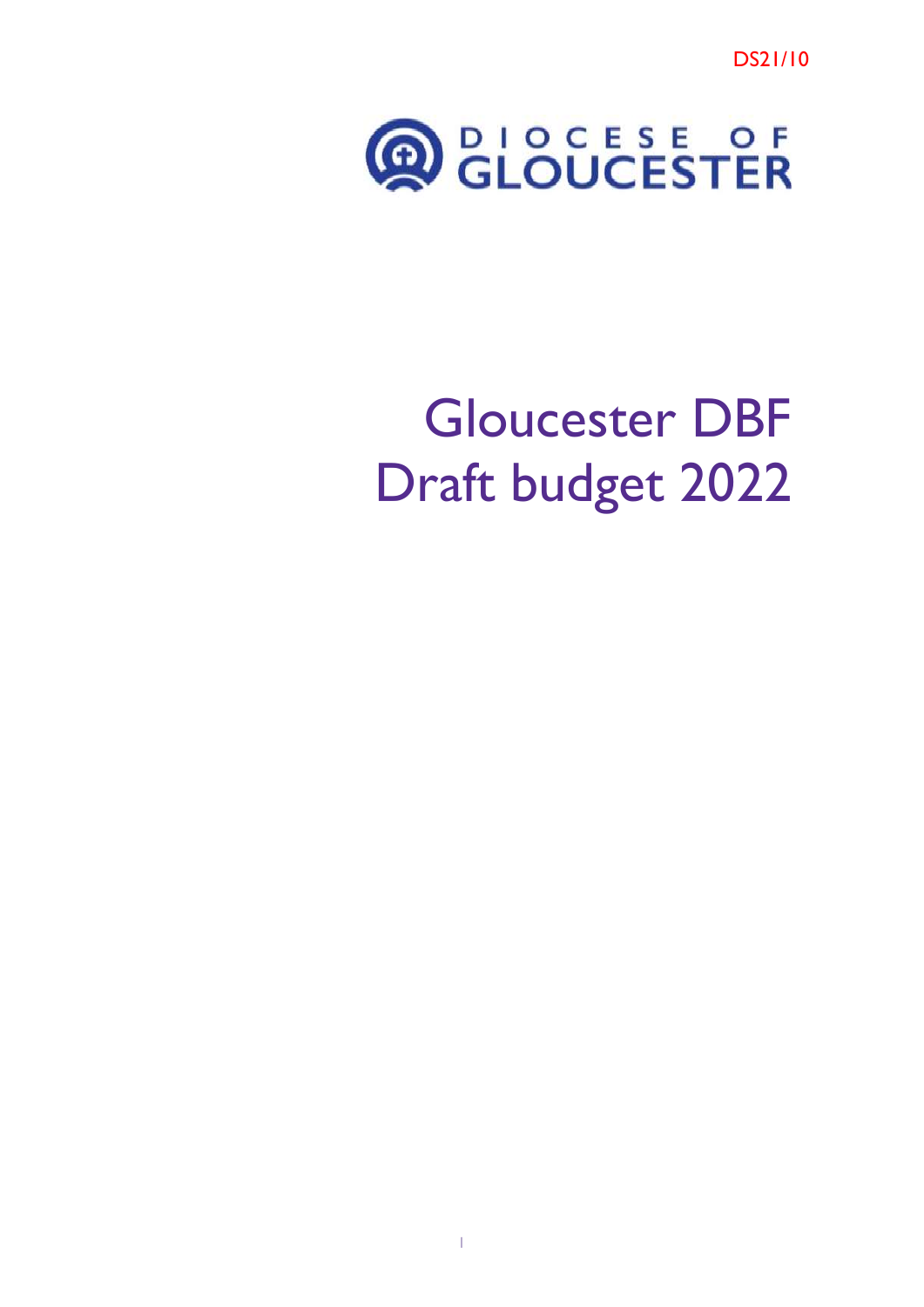### **Contents**

| $\mathbf{L}$   |  |
|----------------|--|
| $2^{\circ}$    |  |
| $\overline{2}$ |  |
| $\mathbf{3}$   |  |
| $\overline{4}$ |  |
| 5              |  |
| 6              |  |
| $7^{\circ}$    |  |
| 8              |  |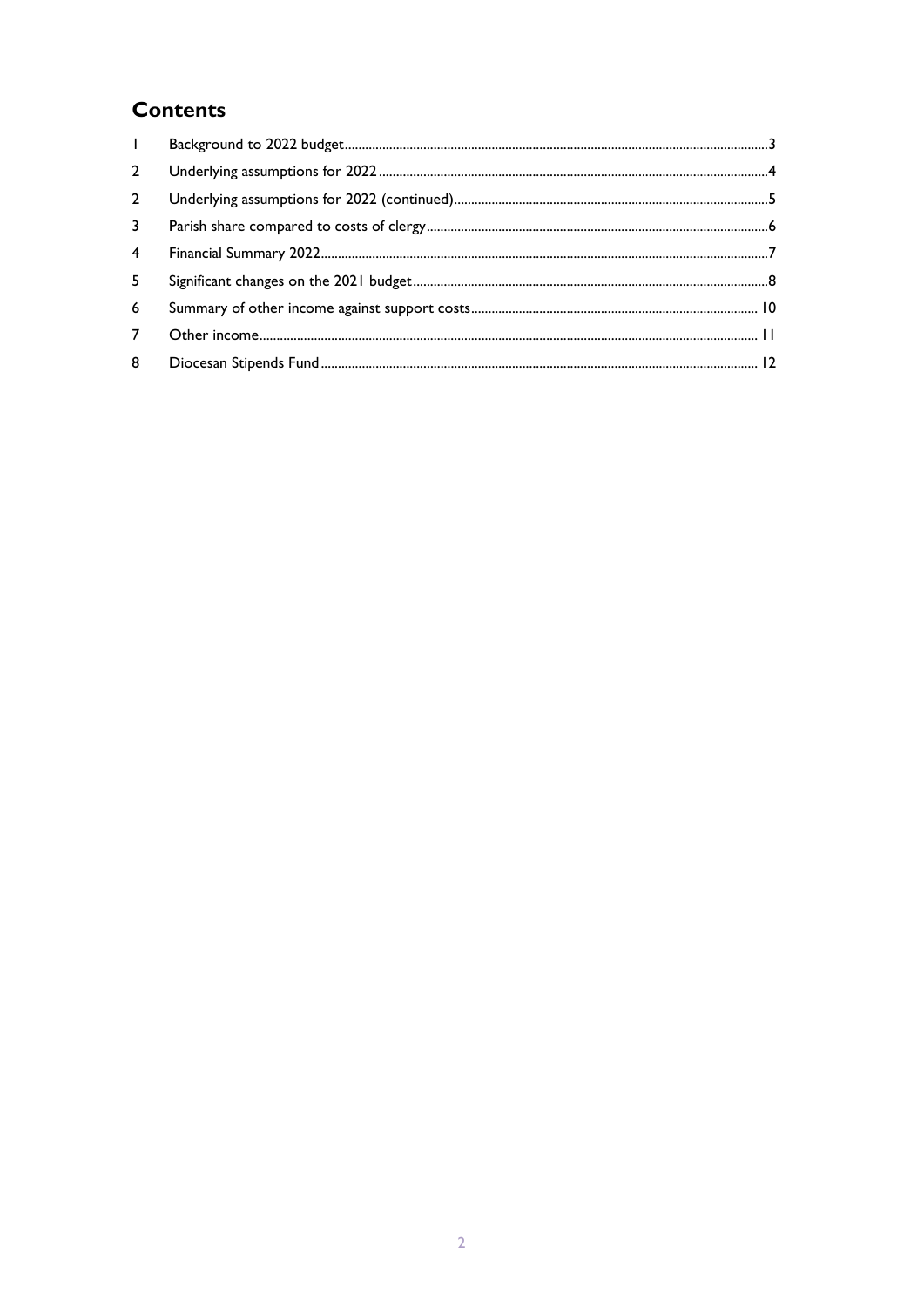## <span id="page-2-0"></span>1 **Background to 2022 budget**

| <b>Member</b>           | <b>GDBF Role</b>                      |
|-------------------------|---------------------------------------|
| Karen Czapiewski        | Chair GDBF                            |
| <b>Ben Preece Smith</b> | <b>Diocesan Secretary</b>             |
| <b>Hilary Dawson</b>    | Archdeacon of Cheltenham              |
| <b>Phil Andrew</b>      | Archdeacon of Gloucester              |
| David Thorpe            | Director of Enterprise                |
| <b>Michael Storey</b>   | Resources Committee & Bishops Council |
| John Swanton            | <b>Resources Committee</b>            |
| Kevan Taylor            | <b>Bishops Council</b>                |
| Robert Bryant-Pearson   | <b>Resources Committee</b>            |
| Julie Ridgway           | Head of Finance                       |
| Justyna Stawarz         | <b>Finance Officer</b>                |

Our 2022 budget working group membership is as follows:-

The 2022 budget exercise follows the established approach of previous years. It is important to note that the budget for 2021 was in essence a "standstill" budget, in light of the ongoing and indeterminable impact of CV-19. The 2021 budget saw a 0% increase to stipends, staff salaries and parish share.

At the time of drafting the 2022 budget, work is still ongoing in determining where the DBF staff team will be working as the CV-19 restrictions ease. Given our experience over the pandemic period, a number of staff are actively considering making "working from home" their norm. For the 2022 budget, no adjustments to the office rental costs in College Green have been assumed.

As the Deanery Strategic planning work is still in progress, of the 1 full time equivalent Incumbent saving for 2022, there remains 0.84 of this saving yet to be identified and so this has not been allocated to any Deanery. The clergy deployment information (as confirmed by our Archdeacons) can be summarised by Deanery as follows:-

| Deanery                                                                                                                                                                                                                                                    | Stipendiary<br>incumbent<br>status | Stipendiary<br>Curates | <b>SSM Curates</b> | <b>HfD</b> | <b>SSM</b> |
|------------------------------------------------------------------------------------------------------------------------------------------------------------------------------------------------------------------------------------------------------------|------------------------------------|------------------------|--------------------|------------|------------|
|                                                                                                                                                                                                                                                            | 102.82                             | 16.5                   | 4.0                | 16.0       | 18.0       |
|                                                                                                                                                                                                                                                            |                                    |                        |                    |            |            |
| Cheltenham                                                                                                                                                                                                                                                 | 19.50                              | 4.00                   | 0.00               | 0.00       | 2.00       |
| Cirencester                                                                                                                                                                                                                                                | 11.00                              | 2.00                   | 1.00               | 4.00       | 1.00       |
| <b>Forest South</b>                                                                                                                                                                                                                                        | 8.16                               | 1.00                   | 1.00               | 3.00       | 0.00       |
| Glos City                                                                                                                                                                                                                                                  | 12.50                              | 4.00                   | 0.00               | 0.00       | 1.00       |
| North Cotswolds                                                                                                                                                                                                                                            | 11.00                              | 3.00                   | 2.00               | 3.00       | 2.00       |
| Severn Vale                                                                                                                                                                                                                                                | 11.00                              | 0.00                   | 0.00               | 0.00       | 1.00       |
| Stroud                                                                                                                                                                                                                                                     | 11.00                              | 1.50                   | 0.00               | 3.00       | 3.00       |
| Tewkesbury & Winchcombe                                                                                                                                                                                                                                    | 8.66                               | 1.00                   | 0.00               | 2.00       | 1.00       |
| Wotton                                                                                                                                                                                                                                                     | 10.00                              | 0.00                   | 0.00               | 1.00       | 7.00       |
| DMPG remaining stipendiary saving for 2022                                                                                                                                                                                                                 | $-0.84$                            |                        |                    |            |            |
| Budgeted headcount for 2022 budgetting purposes                                                                                                                                                                                                            | 101.98                             | 16.50                  | 4.00               | 16.00      | 18.00      |
| In addition to the above ministry provision deployed across our worshipping<br>communities, there are two full time Archdeacons, two full time ministers deployed at<br>Centres of Mission with the Church Army and one full time Senior Interim Minister. |                                    |                        |                    |            |            |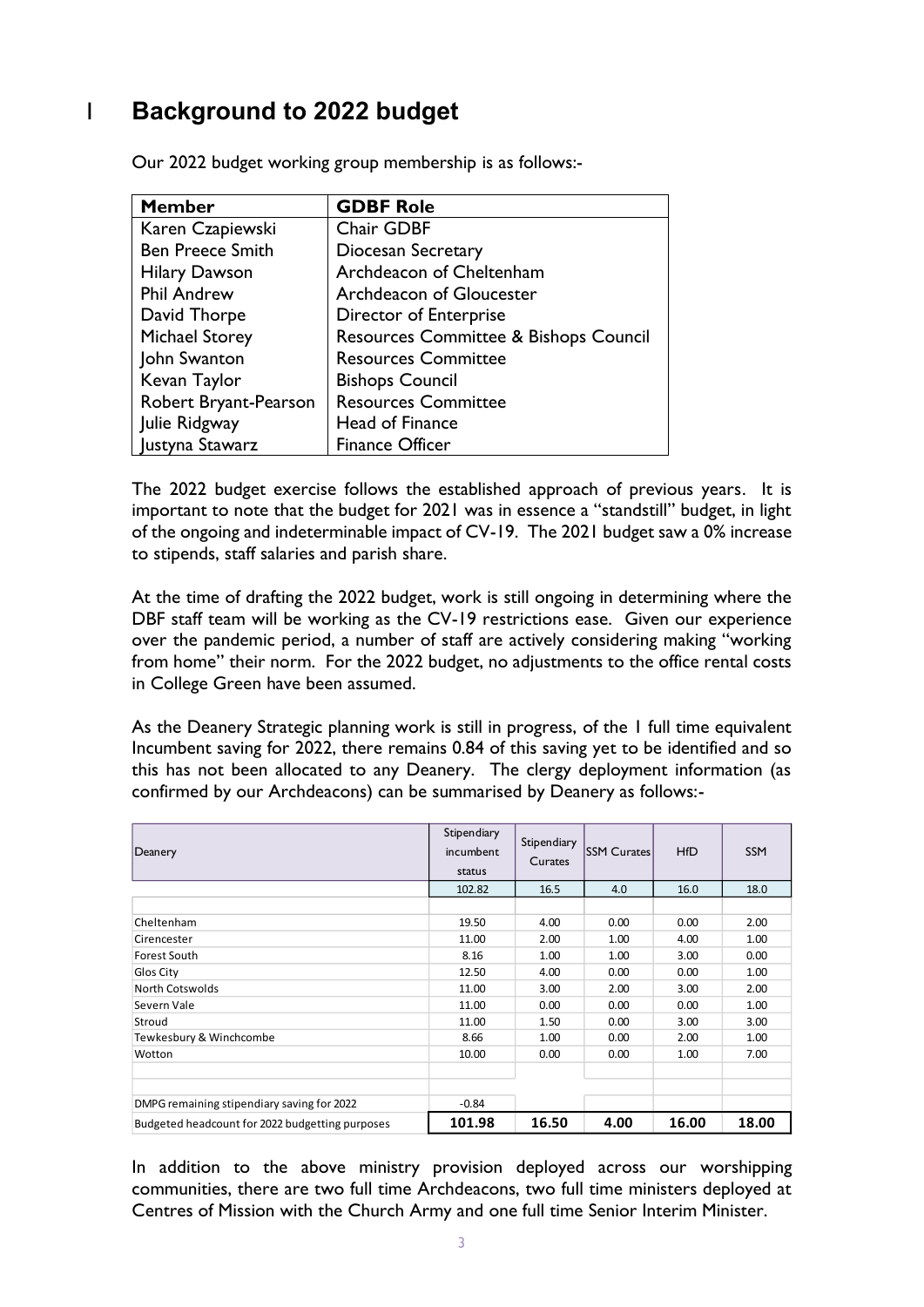## 2 **Underlying assumptions for 2022**

<span id="page-3-0"></span>The following are to be noted for the 2022 draft budget:-

- **Inflation rate** an inflation rate of 2% has been assumed for the budgeted increase in clergy stipends & staff salaries. For 2021, no inflationary increase was applied to clergy stipends or staff salaries. 2% is the July 2021 CPI - *as published by the office of national statistics.*
- The Archbishops' Council, as Central Stipends Authority (CSA), has agreed that the National Stipend Benchmark (NSB) should be increased by **1%** on the NSB for the current year. This means that the NSB for incumbents and clergy of incumbent status will increase to the level of **£27,270** from 1 April 2022.
- The Archbishops' Council has also agreed a **1%** increase in the National Minimum Stipend (NMS) from 1<sup>st</sup> April 2022. The NMS will increase to £25,518. First appointment grants from April 2022 will be £2,552 as will the minimum resettlement grant (both of which are set at 10% of the NMS).
- **For GDBF**, a 2% increase would see an incumbent status stipend of **£27,735** from 1 st April 2022.
- **Increase to national insurance** the government have recently announced that with effect from 6 April 2022 to 5 April 2023 National Insurance contributions will increase by 1.25%. This will be spent on the NHS and social care in the UK. This national insurance increase has been included in the draft 2022 budget.
- **Parish share -** real strains around affordability of parish share are still being expressed in many places due to the impact of CV-19. Whilst a 2% increase to parish share has been budgeted for, a contingency figure has also been included to go some way to reflect the concerns being raised.
- **Clergy** the draft 2022 budget includes a headcount for stipendiary posts of 101.98 at incumbent status & 16.5 for curates. Over recent years, recognising the DBF has seen a higher than budgeted number of vacancies for periods in excess of the "usual" pattern of 9 months, the draft 2022 budget includes a vacancy figure of 10 full-time stipendiary posts. This vacancy figure is consistent with the vacancy figure for 2021.
- **Clergy homes –** the draft budget for 2022 is based upon the realistic estimate provided by the Head of Property & Development. The figures reflect the actual and expected reduction in the number of clergy houses that the DBF own and are responsible for.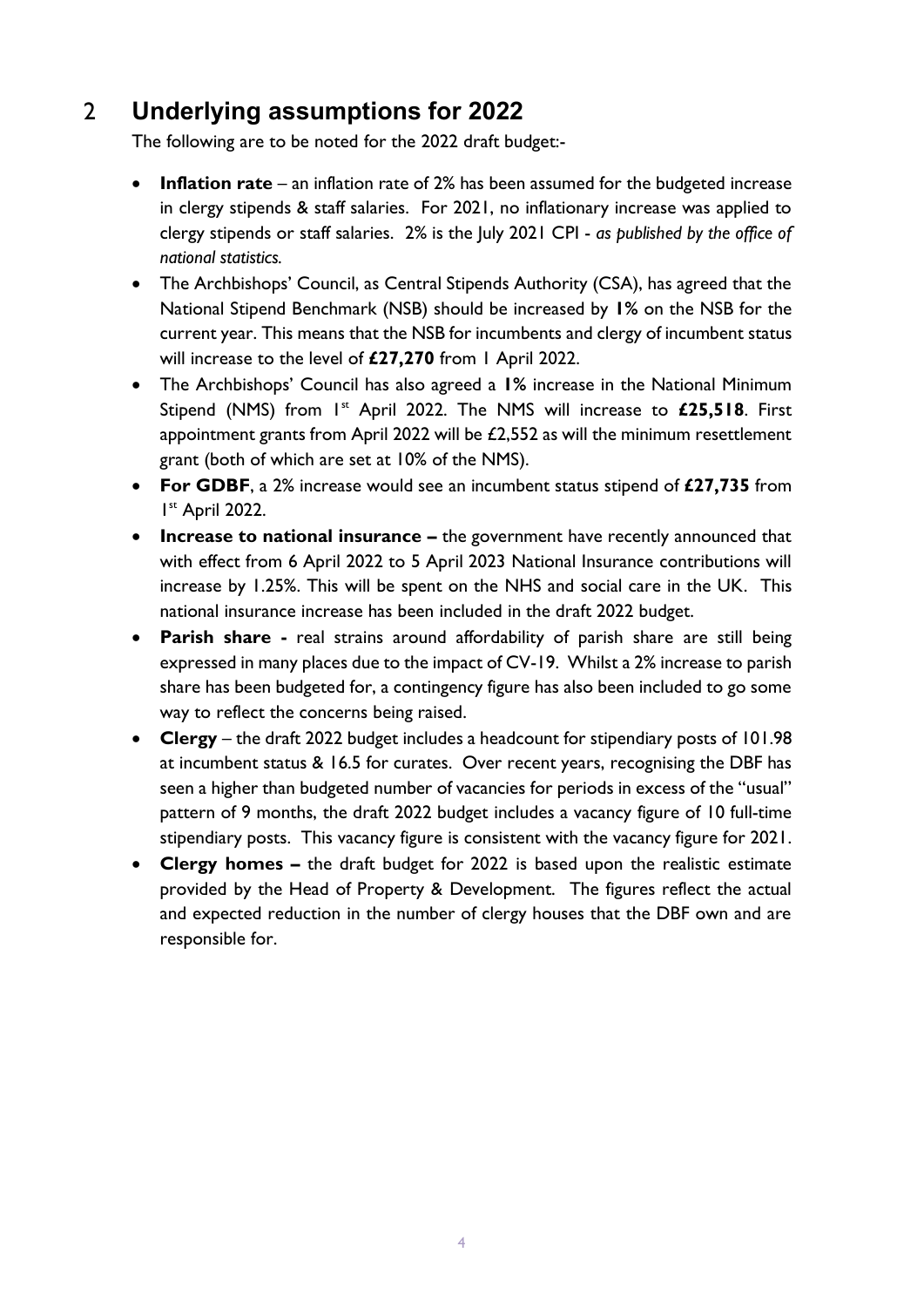## <span id="page-4-0"></span>2 **Underlying assumptions for 2022 (continued)**

- **Parochial fee income** the draft budget for 2022 includes a figure of £510k which is what we had originally anticipated for 2021. Our experience in 2020 saw parochial fee income significantly impacted by CV-19 with only £354k being received.
- **Investment income -** GDBF is able to adopt a total return on investment policy (approved by Bishops Council & effective from  $I<sup>st</sup>$  January 2019). Within the draft 2022 budget a figure of £500k has been included. This is in addition to the expected distributions from CCLA of £900k. Further to recent discussions at the Diocesan Resources Committee, a recommendation to include an additional £500k release under total return has been included in the draft 2022 budget. This release is to go some way to address the disparity between the DBF's income and costs of clergy. Further consideration of a suitable release under total return will be brought to Bishops Council at a future meeting, with further work having been undertaken to compare results over recent years.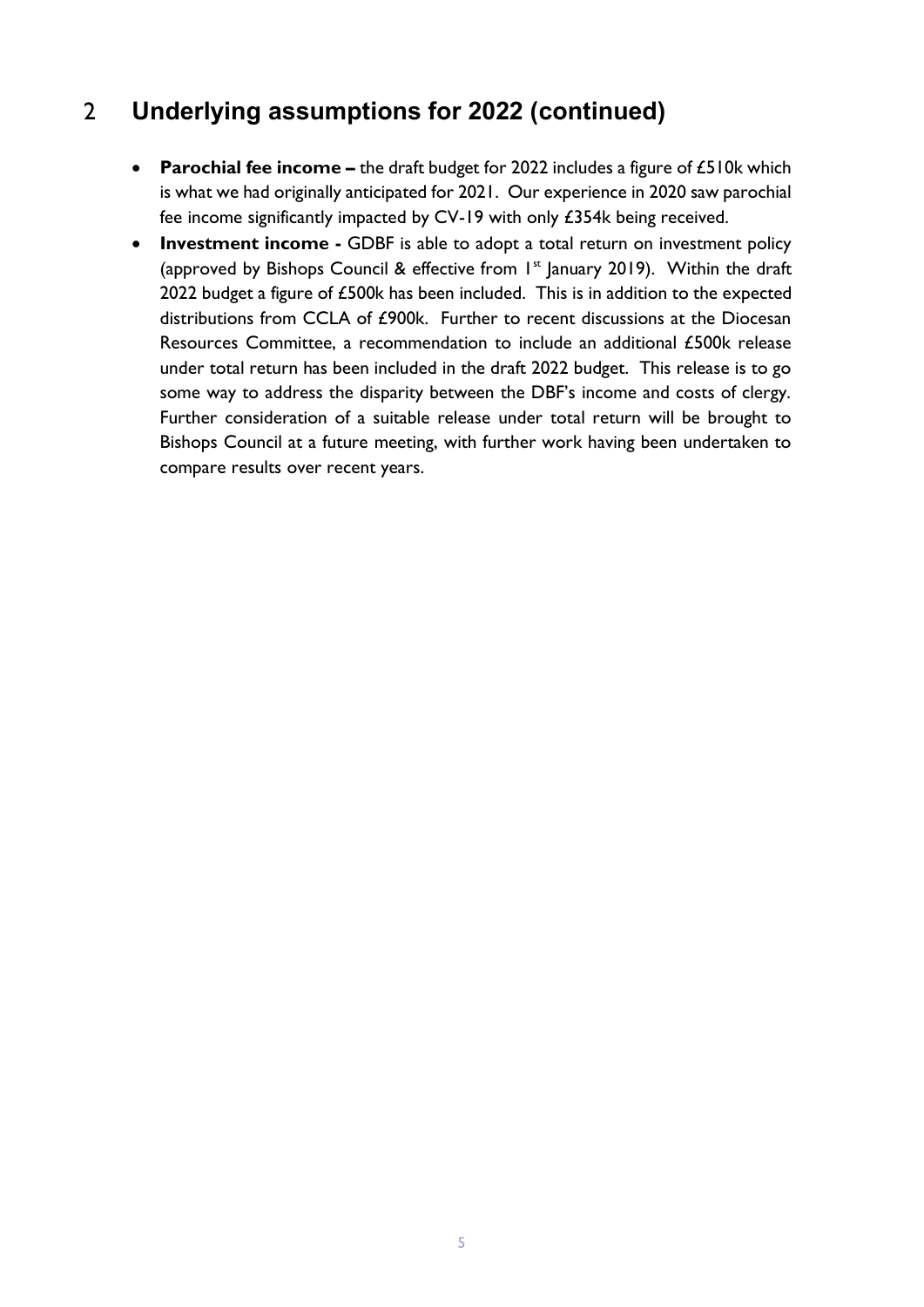## <span id="page-5-0"></span>3 **Parish share compared to costs of clergy**

The table below summarises parish share income compared to our costs of clergy for 2016 onwards.

|                                       | 2016                   | 2017                   | 2018                   | 2019                   | 2020                   | 2021                               | 2022                                  |
|---------------------------------------|------------------------|------------------------|------------------------|------------------------|------------------------|------------------------------------|---------------------------------------|
|                                       | <b>Actual</b><br>£'000 | <b>Actual</b><br>£'000 | <b>Actual</b><br>£'000 | <b>Actual</b><br>£'000 | <b>Actual</b><br>£'000 | Original<br><b>Budget</b><br>£'000 | <b>Draft</b><br><b>Budget</b><br>£000 |
| Parish share                          | 6,296                  | 6,333                  | 6,512                  | 6,804                  | 6,520                  | 6,940                              | 7,079                                 |
| Clergy                                | 4,723                  | 4,771                  | 4,745                  | 5,066                  | 5,011                  | 5,032                              | 5,186                                 |
| Clergy<br>housing                     | 1,333                  | 1,695                  | 1,855                  | 1,700                  | 1,703                  | 1,591                              | 1,796                                 |
| Ordinand<br>support                   | 61                     | 120                    | 199                    | 111                    | 8                      | 184                                | 224                                   |
| &<br><b>Mission</b><br>Ministry       | 622                    | 628                    | 623                    | 665                    | 617                    | 584                                | 593                                   |
| of<br>Costs<br>clergy                 | 6,739                  | 7,214                  | 7,422                  | 7,542                  | 7,512                  | 7,391                              | 7,799                                 |
| <b>Shortfall</b>                      | 443                    | <b>881</b>             | 910                    | 738                    | 992                    | 45 I                               | 720                                   |
| <b>Parish</b><br>share<br>contingency |                        |                        |                        |                        |                        | 420                                | 452                                   |
| <b>Shortfall</b>                      | 443                    | 881                    | 910                    | 738                    | 992                    | 871                                | I, 172                                |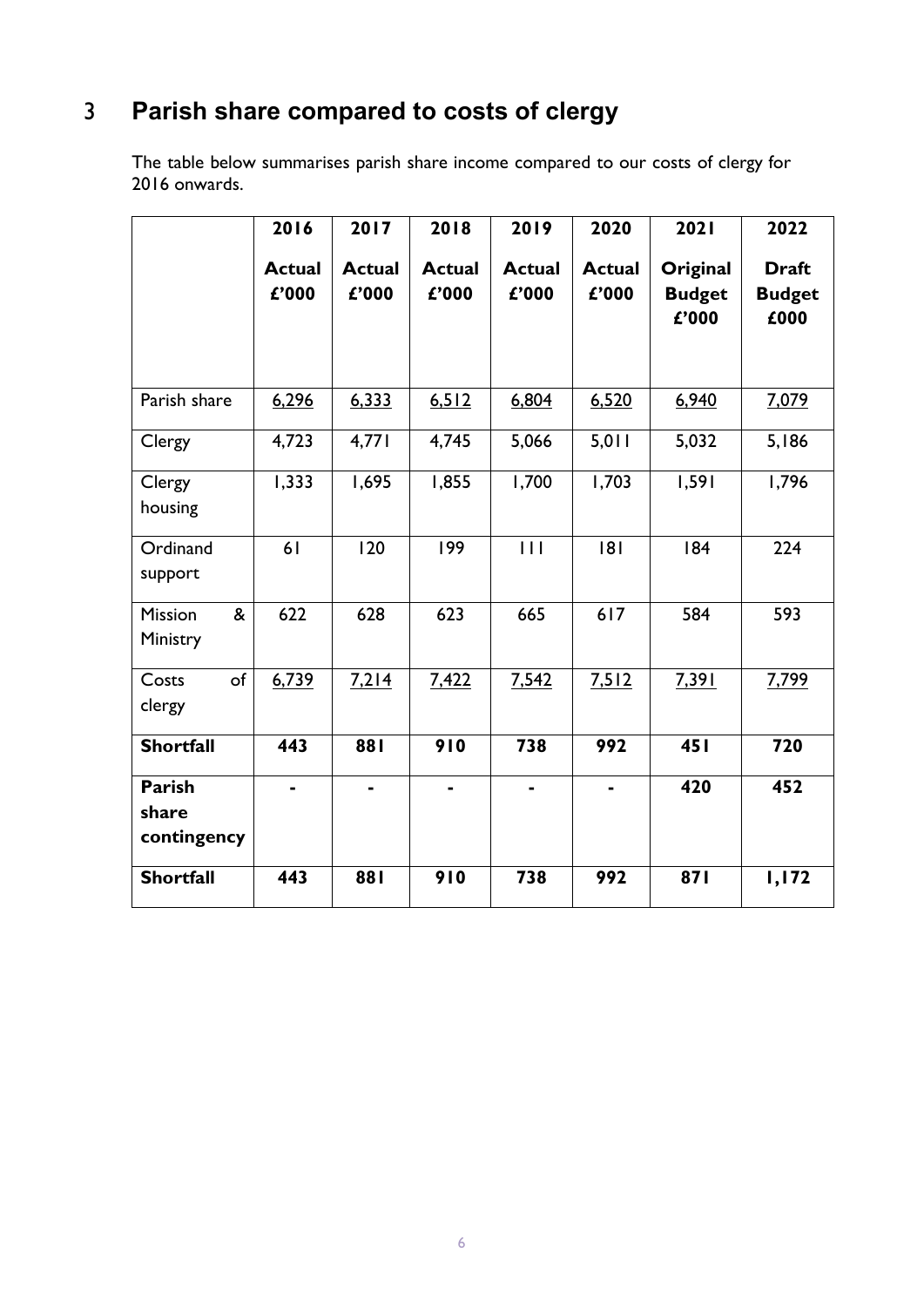## 4 **Financial Summary 2022**

<span id="page-6-0"></span>The presentation of the 2022 budget follows a similar layout to recent years, except for the amalgamation of certain cost centres in College Green, following the restructuring exercise from last autumn. This layout now mirrors the latest departmental structure of the GDBF. On the next page there is a detailed note to explain the significant changes on the 2021 budget.

| <b>Summary</b>                           |             |             |                              |                             |
|------------------------------------------|-------------|-------------|------------------------------|-----------------------------|
|                                          | 2020 Budget | 2020 Actual | <b>Annual Budget</b><br>2021 | <b>Draft Budget</b><br>2022 |
|                                          | £           | £           | £.                           | £                           |
| <b>INCOME</b>                            |             |             |                              |                             |
| Parish Share                             | 6,940,335   | 6,520,147   | 6,940,335                    | 7,079,142                   |
| Parish share contingency                 | 0           | ${\cal O}$  | 0                            | 452,292                     |
| Net parish share                         | 6,940,335   | 6,520,147   | 6,940,335                    | 6,626,850                   |
| Other Income                             | 2,313,879   | 1,836,462   | 2,313,879                    | 2,363,120                   |
|                                          | 9,254,214   | 8,356,609   | 9,254,214                    | 8,989,969                   |
| Additional allocation under total return |             |             |                              | 500,000                     |
| <b>Total Income</b>                      | 9,254,214   | 8,356,609   | 9,254,214                    | 9,489,969                   |
| <b>EXPENDITURE</b>                       |             |             |                              |                             |
| Clergy                                   | 5,030,988   | 5,010,590   | 5,031,507                    | 5,185,933                   |
| <b>Ordinands Support</b>                 | 184,290     | 180,915     | 184,290                      | 223,608                     |
| <b>Clergy Housing</b>                    | 1,591,296   | 1,703,465   | 1,591,296                    | 1,796,016                   |
| Mission & Ministry                       | 648,266     | 617,377     | 584,443                      | 593,278                     |
| <b>Cost of Clergy</b>                    | 7,454,840   | 7,512,346   | 7,391,536                    | 7,798,835                   |
|                                          |             |             |                              |                             |
|                                          |             |             |                              |                             |
| <b>Shared Office Costs</b>               | 449,164     | 483,058     | 325,804                      | 312,239                     |
| People Pastoral and Safeguarding         | 199,356     | 154,395     | 313,326                      | 346,731                     |
| Diocesan Secretariat                     | 232,110     | 235,568     | 271,071                      | 274,540                     |
| Finance, Stewardship & Giving            | 216,984     | 241,182     | 251,427                      | 266,386                     |
| Communications                           | 146,641     | 143,740     | 158,013                      | 164,400                     |
| Legal & Professional                     | 115,250     | 187,672     | 120,250                      | 125,991                     |
| Churches                                 | 106,660     | 98,076      | 98,392                       | 104,323                     |
| Education                                | 87,815      | 61,361      | 100,757                      | 109,932                     |
| <b>Bishops Office</b>                    | 30,500      | 8,054       | 20,500                       | 30,500                      |
| <b>National Church</b>                   | 579,703     | 574,125     | 566,457                      | 560,757                     |
|                                          | 2,164,182   | 2,187,230   | 2,225,997                    | 2,295,799                   |
|                                          |             |             |                              |                             |
| <b>Budgeted (deficit)/surplus</b>        | (364, 808)  | (1,342,967) | (363, 319)                   | (604, 664)                  |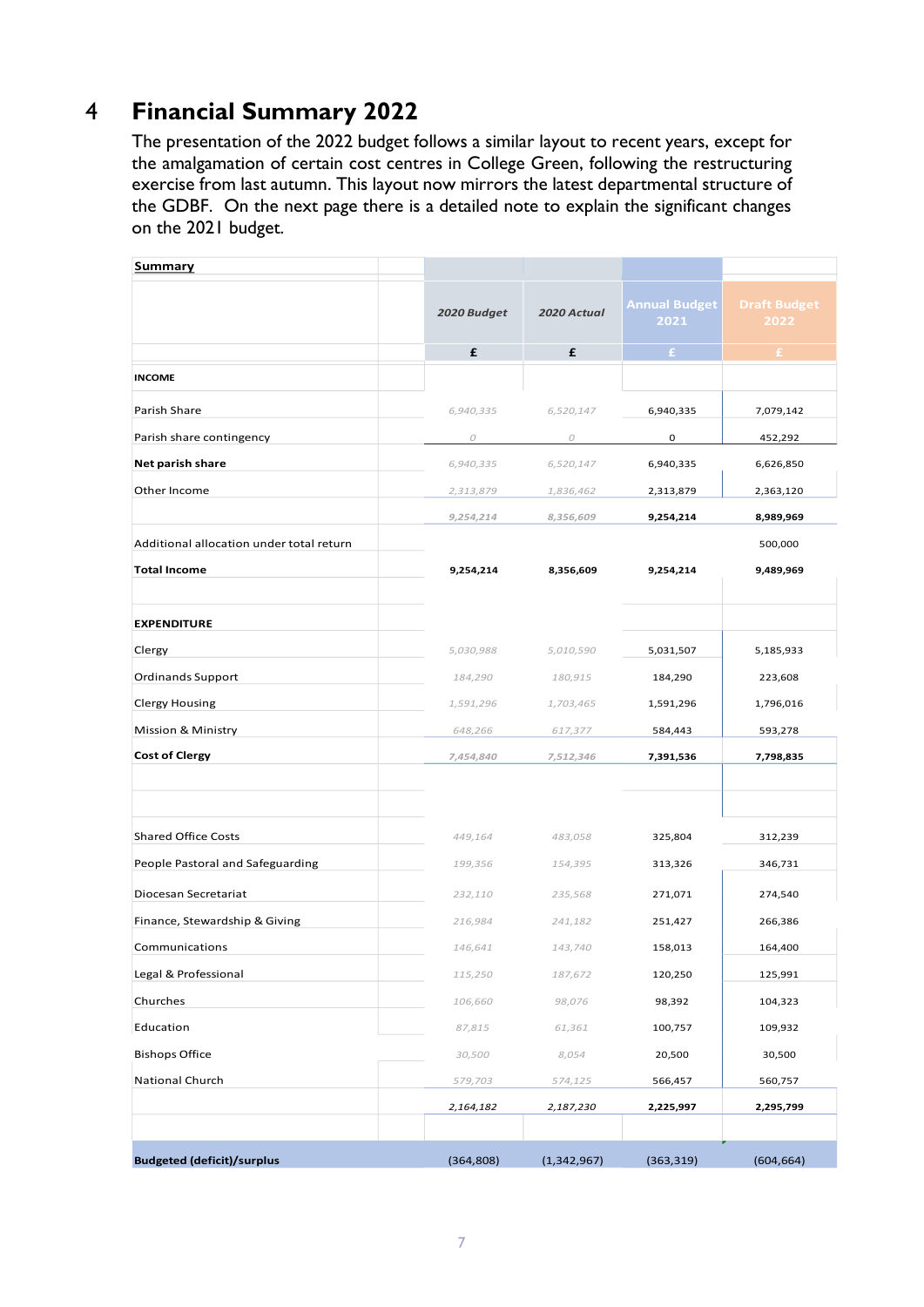## <span id="page-7-0"></span>5 **Significant changes on the 2021 budget**

#### **Income**

**Parish share –** the net position (after taking account of the contingency figure) is  $£6,627k$  – which would be an inflationary increase of 2% on the expected parish share contributions for 2021 (£6,520k).

**Other income** – increase of £49k on the budget for 2021 of £2,314k to £2,363k. **(**2% inflationary increase would equate to £2,360k)

- Increased DSF investment income of £100k, together with increased allocation under total return of £100k
- Reduction in rental income of £70k
- Reduction in donations and interest receivable (excluding CCLA returns) of £67k
- Reduction in other grants and parochial fee income £14k

#### **Expenditure**

#### **Clergy – increase of £154k to £5,186k (2% inflationary increase on 2021 would equate to £5,133k)**

- The clergy headcount for 2022 is 101.98 incumbent status (2021: 104.6)
- Curate housing rental costs increase of £29k, whilst the curates' housing policy is to purchase as needs arise, in certain places the GDBF are renting and will continue to do for the duration of specific curacies.
- Curate houses rental income reduction £28k due to new policy
- Curates housing allowances reduction  $£32k -$  very few curates are taking advantage of this arrangement
- Increase in grant payments (ordination, resettlement,  $I^{st}$  appointment & removals) £18k

#### **Clergy housing – increase of £205k to £1,796k (2% inflationary increase on 2021 would equate to £1,623k, albeit actual costs for 2020 amounted to £1,703k)**

- The Head of Property & Development has undertaken a comprehensive review of the clergy housing budget, noting that for the quinquennial aspects, the strategy is to only undertake specific material defects only or items identified as failing within the next 5 years. The aim is to keep the expenditure for this budget heading in line with previous budget years with a 5% increase to match the industry predictions on materials & labour.
- Instead of continuing to engage an external surveyor to undertake the quinquennial work, the budget assumes this arrangement will end and enable a new internal appointment to be made. For a number of years, concerns around the capacity of the clergy housing team have been raised, so the aim is that this internal appointment will address these capacity issues. In purely financial terms, the cost implication is neutral.
- As part of their work on the draft 2022 budget, representatives from Gloucester DBF met with members of the Bath and Wells property team. Feedback from this meeting was that it was useful to triangulate their approach, which re-affirmed what Gloucester DBF have already put in place, recognising it is a significant element of our costs of clergy.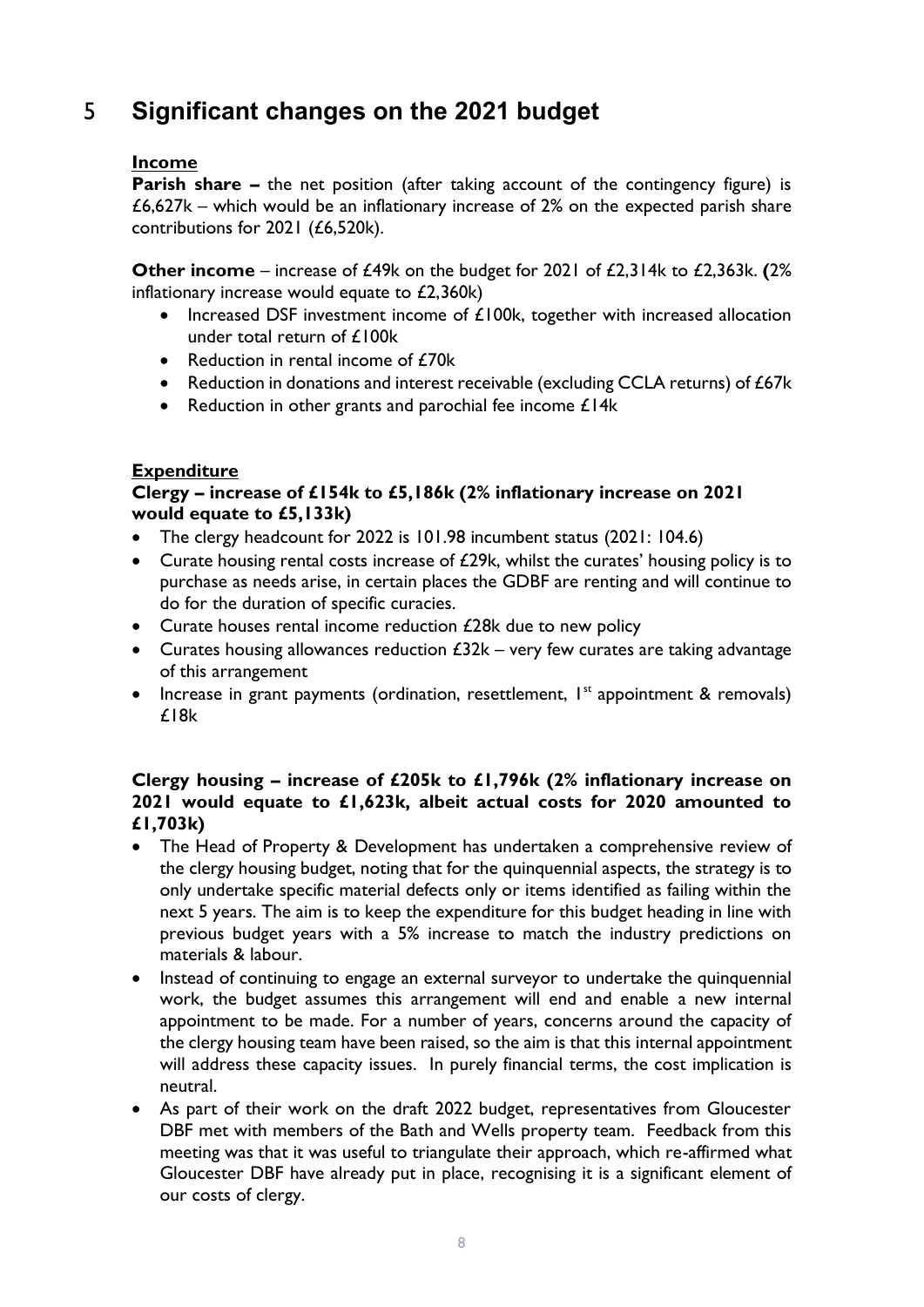## **Significant changes on the 2021 budget (ctd)**

#### **Ordinand support costs – increase of £39k to £224k (2% inflationary increase on 2021 would equate to £189k)**

• We are responsible for providing maintenance grants to our ordinands – these are means tested according to prescriptive guidance issued by Ministry Division. Budget for 2021/22 academic year is £59k higher the budget for 2020/21. The budgeted costs are dependent upon the individual financial circumstances of our ordinand intake. Whilst budgeted costs are significantly higher for 2022, we can pool the majority of such costs with all of our fellow DBFs – recognising the shared element to ordinand training. This is taken into account by Archbishops Council and we expect our higher maintenance grants costs to be reflected in a significantly lower pooling adjustment in future years. The pooling adjustment for 2022 is £20k lower than the equivalent budgeted figure for 2021.

#### **Shared office costs – reduction of £14k**

- Church House parking costs budget  $£16k$  reduced to  $£1k$  due to anticipated hybrid working arrangements. Actual costs incurred in 2020 £6k. DBF have a set number of parking spaces in College Green & for the majority of the working week, these are sufficient for the relatively small number of staff working in College Green.
- Receptionist 50% of the DBF's receptionist's salary costs  $-E17k$  are being allocated to safeguarding – as approved by Bishops Council in June 2021.
- IT costs to enable remote working, additional IT software costs were incurred and these are anticipated to be ongoing. Increase on 2021 budget of £26k per annum.
- Reduction of £8k in other office costs

#### **People, pastoral & safeguarding – increase of £34k to £347k (2% inflationary increase on 2021 would equate to £319k**

- Additional safeguarding costs (approved by Bishops Council June 2021) net of new SLA with Sportily £47k per annum, plus 50% of receptionist post £17k.
- Removal of the new national guidance £30k

#### **Communications – increase £6k to £164k (2% inflationary increase on 2021 would equate to £161k)**

• Staff costs above just a simple inflationary increase as two members of staff not yet at the top of their band.

#### **Finance, Stewardship & Giving – increase £15k to £266k (2% increase on 2021 would equate to £256k)**

Stewardship budget moved from Diocesan Secretariat £12k

#### **Legal & professional – increase of £6k to £126k**

- Our experience during 2020 saw this category of expenditure amount to £187k against a budget of £115k. Whilst some of this additional expenditure can be attributed to CV-19, the 2022 budget has been drafted to acknowledge the distinct areas of expenditure where additional budget is most needed.
- The parish support category budget has been increased from  $E30k$  to  $E35k$  actual expenditure on this category during 2020 amounted to £49k
- The budgeted grant from the Church Commissioners towards our Registrar costs is not yet known, so has been included at the same amount as actually received in 2020  $- f47k.$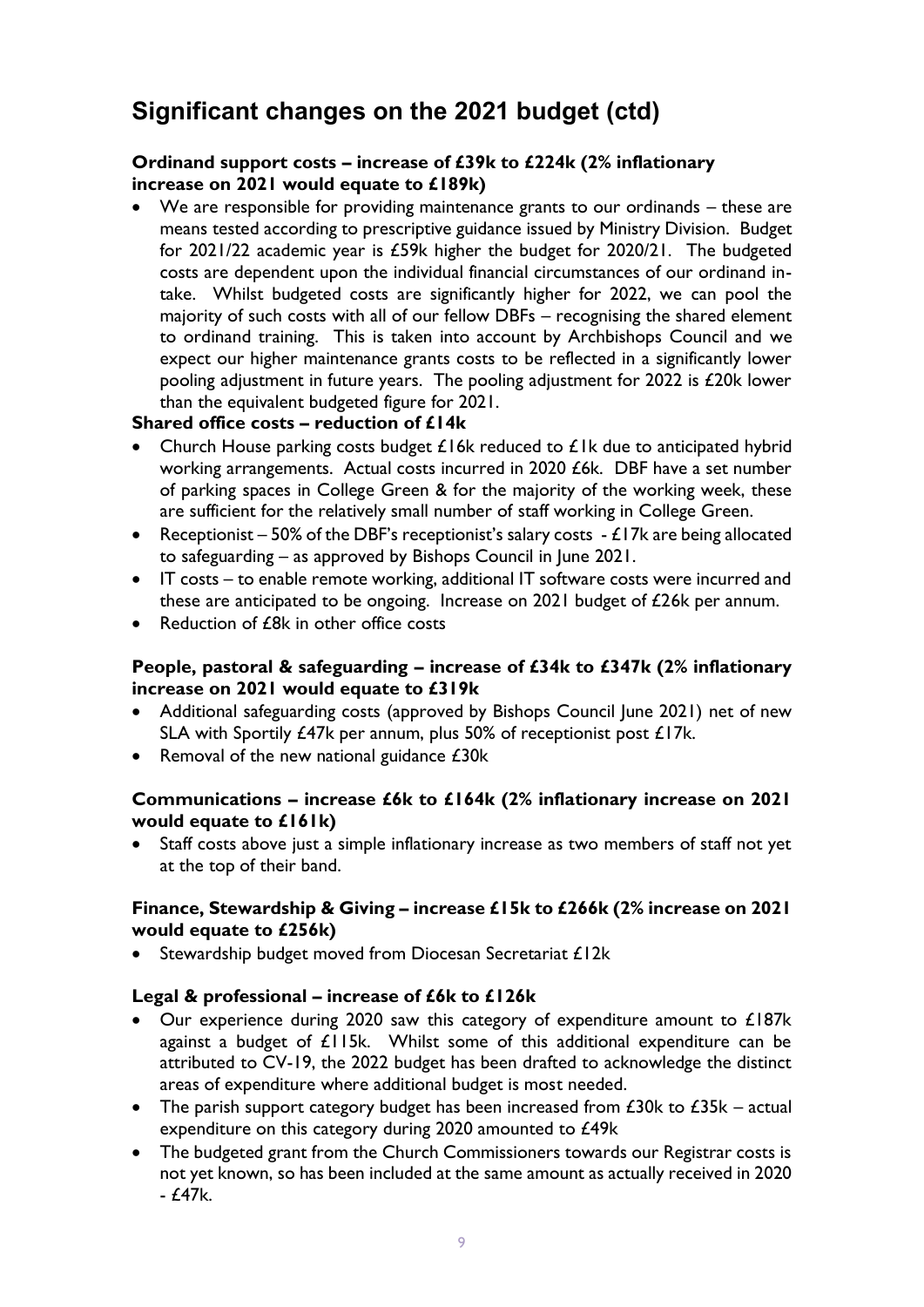## <span id="page-9-0"></span>6 **Summary of other income against support costs**

|                                | 2017<br>Actual<br>£'000 | 2018<br><b>Actual</b><br>£'000 | 2019<br><b>Actual</b><br>£'000 | 2020<br>Actual<br>£'000 | 2021<br><b>Budget</b><br>£'000 | 2022<br><b>Draft</b><br><b>Budget</b><br>£'000 |
|--------------------------------|-------------------------|--------------------------------|--------------------------------|-------------------------|--------------------------------|------------------------------------------------|
| Other income                   | 1,884                   | 1,972                          | 2,117                          | 1,836                   | 2,314                          | 2,363                                          |
| <b>College Green costs</b>     | 1,351                   | 1,663                          | 1,542                          | 1,613                   | 1,660                          | 1,735                                          |
| National costs                 | 540                     | 560                            | 585                            | 574                     | 566                            | 561                                            |
| (Deficit)/surplus              | (77)                    | (251)                          | (10)                           | (351)                   | 88                             | 67                                             |
| Other<br>income<br>contingency |                         |                                | -                              |                         | 214                            |                                                |
| (Deficit)/surplus              | (77)                    | (251)                          | (10)                           | (351)                   | (126)                          | 67                                             |

The table below is a summary of other income against our support costs.

The other income contingency relates to the expected shortfall against budget for 2021.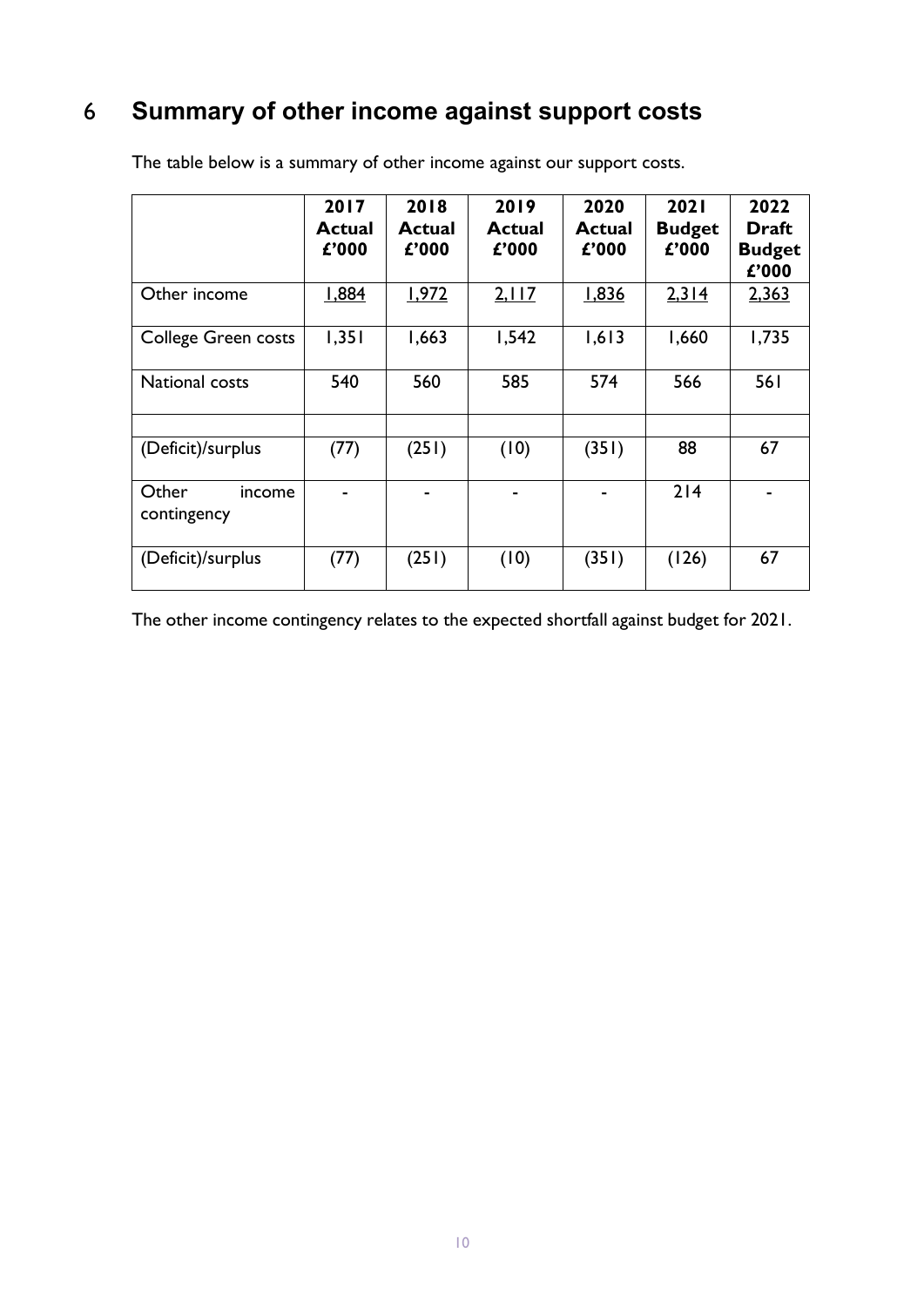## <span id="page-10-0"></span>7 **Other income**

Other income comprises the following distinct categories:-

|                                    | 2020 Budget | 2020 Actual   | <b>Annual</b><br><b>Budget 2021</b> | <b>Draft Budget</b><br>2022 |
|------------------------------------|-------------|---------------|-------------------------------------|-----------------------------|
|                                    | £           | £             | £.                                  | $\mathbf{f}$                |
|                                    |             |               |                                     |                             |
|                                    |             |               |                                     |                             |
| <b>Rental Income Totals</b>        | (209,000)   | (150, 081)    | (209,000)                           | (139,000)                   |
|                                    |             |               |                                     |                             |
| <b>Ministry Income Totals</b>      | (5,100)     | (3, 777)      | (5, 100)                            | (5, 373)                    |
|                                    |             |               |                                     |                             |
| <b>General Income Totals</b>       | (190, 659)  | (164, 865)    | (190, 659)                          | (124,000)                   |
|                                    |             |               |                                     |                             |
| <b>Investment &amp; Fee Income</b> |             |               |                                     |                             |
| <b>Totals</b>                      | (1,805,120) | (1, 413, 456) | (1,805,120)                         | (1,994,747)                 |
|                                    |             |               |                                     |                             |
| <b>EIG Surplus Totals</b>          | (104,000)   | (103, 500)    | (104,000)                           | (100,000)                   |
|                                    |             |               |                                     |                             |
| <b>Total other income</b>          | (2,313,879) | (1,836,462)   | (2,313,879)                         | (2,363,120)                 |

Significant changes:-

- Rental income reduction of  $E70k$ . This is due to a reduced number of properties being rented out due to surplus clergy housing disposal programme. Also given the changes to tenancies, we have had to adopt a very cautious approach to putting tenancies in place during a vacancy period.
- Other interest & general income reduction of  $£67k$ . This relates to reductions in other interest receivable and loan interest receivable from parishes of  $£14k$ (majority of loans are now interest free); reduction of £20k in interest expected from Good & Faithful Servant Limited; £33k reduction in donations and other sundry as this has been our experience over recent years.
- Investment income & parochial fee income increase  $£190k$ . This comprises increased DSF investment income of £100k, together with increased allocation under total return of  $£100k$ ; reduction of  $£10k$  in the net position on parochial fee income and other grants.
- Allchurches Trust reduction of  $E4k$  which is in line with what we were advised a few years ago.